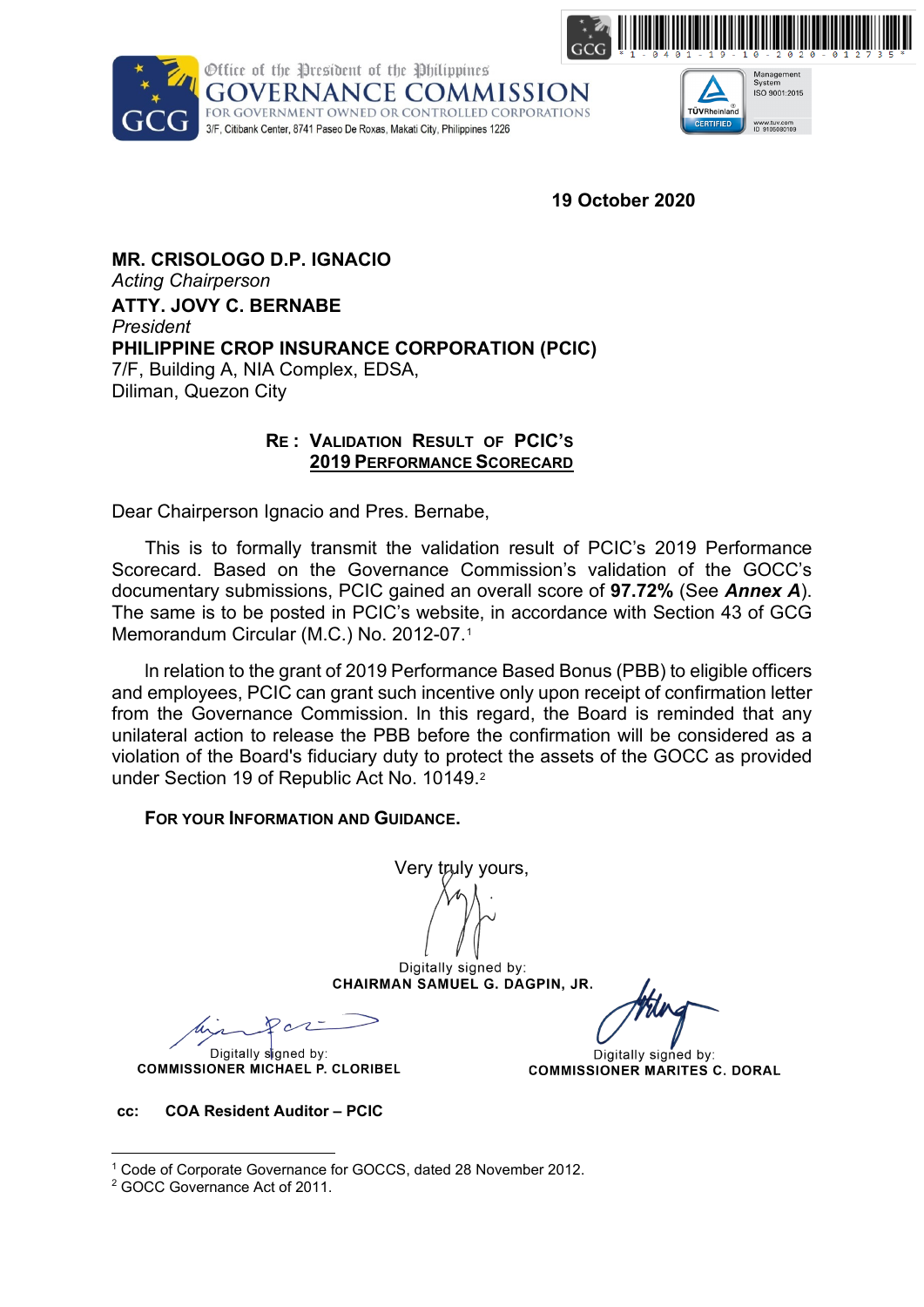#### **PHILIPPINE CROP INSURANCE CORPORATION (PCIC) Validated 2019 Performance Scorecard**

|               |                 | <b>Component</b>                                                                                                                                           |                                                                                                                                    |     | <b>Target</b> | <b>GOCC Submission</b> |        | <b>GCG Validation</b> | <b>Supporting</b> |                                                                                                                                                                           | <b>Remarks</b>                                                                                                                                                                                                                                                                                                                                                                                                                                                                                                                 |  |
|---------------|-----------------|------------------------------------------------------------------------------------------------------------------------------------------------------------|------------------------------------------------------------------------------------------------------------------------------------|-----|---------------|------------------------|--------|-----------------------|-------------------|---------------------------------------------------------------------------------------------------------------------------------------------------------------------------|--------------------------------------------------------------------------------------------------------------------------------------------------------------------------------------------------------------------------------------------------------------------------------------------------------------------------------------------------------------------------------------------------------------------------------------------------------------------------------------------------------------------------------|--|
|               |                 | <b>Objective/Measure</b>                                                                                                                                   | Formula                                                                                                                            | Wt. | 2019          | <b>Actual</b>          | Rating | <b>Score</b>          | Rating            | <b>Documents</b>                                                                                                                                                          |                                                                                                                                                                                                                                                                                                                                                                                                                                                                                                                                |  |
|               | <b>SO1</b>      | <b>Stabilize the Income of Agricultural Producers</b>                                                                                                      |                                                                                                                                    |     |               |                        |        |                       |                   |                                                                                                                                                                           |                                                                                                                                                                                                                                                                                                                                                                                                                                                                                                                                |  |
| SOCIAL IMPACT | SM <sub>1</sub> | <b>Amount of Cover</b><br>(P M)                                                                                                                            | Absolute<br>Amount                                                                                                                 | 15% | 72,000        | 112,110.08             | 15%    | 107,435.54            | 15%               | • 2019<br>Executive<br>Summary<br>(Generated on<br>22 June 2020)<br>• Highlights of<br>Regional<br>Operations per<br>Insurance<br>Lines and per<br>Program for<br>CY 2019 | The following is the breakdown<br>of the amount of cover per fund<br>source (in $\mathsf{P}$ B):<br><b>RSBSA</b><br>50,676.71<br>39,881.34<br>Agri-Agra<br><b>APCP</b><br>1,315.38<br><b>DA-PUNLA</b><br>556.33<br>Non-RSBSA<br>15,005.78<br>107,435.54<br><b>TOTAL</b><br>The other DA programs and<br>special<br>programs<br>were<br>excluded in the target-setting<br>since the downloading of their<br>corresponding budgets was<br>not within PCIC's discretion.<br>Hence, P4.67B was excluded<br>in the validated score. |  |
|               | SM <sub>2</sub> | Share of small<br>farmers and<br>fisherfolk with<br>agricultural<br>insurance to total<br>number of farmers<br>and fisherfolk<br>increased<br>(in percent) | Total number of<br>unique farmers<br>and fisherfolk<br>enrolled/Total<br>number of<br>farmers and<br>fisherfolk listed<br>in RSBSA | 0%  | 16%           | 19.49%                 | 0%     | 14.94%                | 0%                | • 2019<br>Executive<br>Summary<br>(Generated on<br>22 June 2020)                                                                                                          | Breakdown per insurance line:<br><b>Insurance Line</b><br><b>Total</b><br>721,655<br>Rice<br>275,671<br>Corn<br>253,763<br><b>High Value</b><br>Livestock<br>335,108<br>Fisheries<br>40,141<br>4,493<br>Non-crop<br>Total<br>1,630,831<br>496,576 farmers and fisherfolk<br>with DA-approved insurance<br>coverage but listed under the<br>Non-RSBSA component of the<br>Agri-Agra were excluded in the<br>validated score.                                                                                                    |  |
|               |                 |                                                                                                                                                            | Sub-total                                                                                                                          | 15% |               |                        | 15%    |                       | 15%               |                                                                                                                                                                           |                                                                                                                                                                                                                                                                                                                                                                                                                                                                                                                                |  |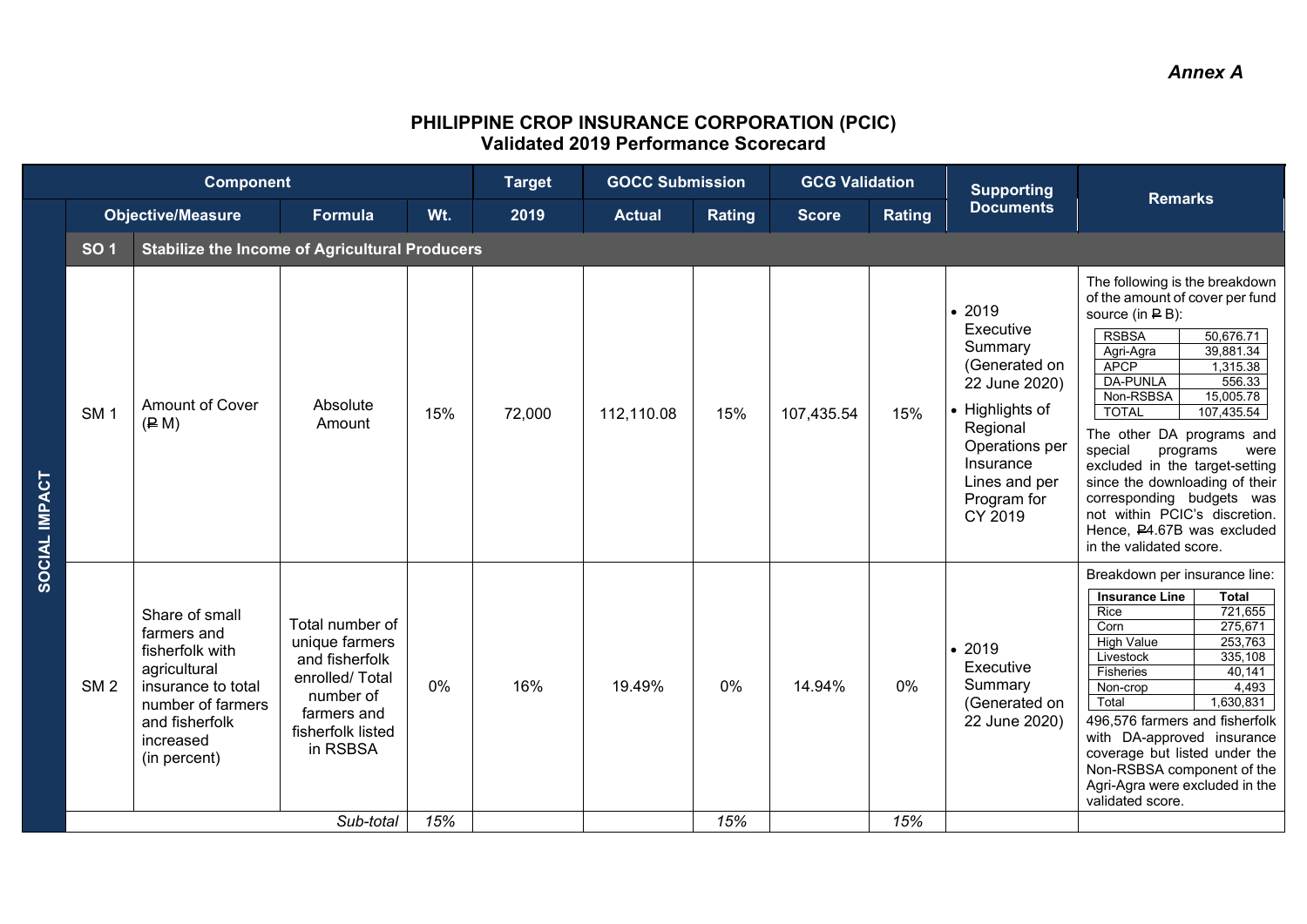# *PCIC* **| 2 of 4**

*Validated 2019 Performance Scorecard*

|                                 | <b>Component</b> |                                                                          |                                                                                                                    |            | <b>Target</b>        | <b>GOCC Submission</b> |               | <b>GCG Validation</b> |               | <b>Supporting</b>                                                                                                                                                  | <b>Remarks</b>                                                                                                                                                                                                                                                                                                                                                                                                             |                                                                                                      |  |  |  |  |  |  |
|---------------------------------|------------------|--------------------------------------------------------------------------|--------------------------------------------------------------------------------------------------------------------|------------|----------------------|------------------------|---------------|-----------------------|---------------|--------------------------------------------------------------------------------------------------------------------------------------------------------------------|----------------------------------------------------------------------------------------------------------------------------------------------------------------------------------------------------------------------------------------------------------------------------------------------------------------------------------------------------------------------------------------------------------------------------|------------------------------------------------------------------------------------------------------|--|--|--|--|--|--|
|                                 |                  | <b>Objective/Measure</b>                                                 | <b>Formula</b>                                                                                                     | Wt.        | 2019                 | <b>Actual</b>          | <b>Rating</b> | <b>Score</b>          | <b>Rating</b> | <b>Documents</b>                                                                                                                                                   |                                                                                                                                                                                                                                                                                                                                                                                                                            |                                                                                                      |  |  |  |  |  |  |
|                                 | <b>SO 2</b>      | Expand the Number of Farmers and Other Agricultural Stakeholders Insured |                                                                                                                    |            |                      |                        |               |                       |               |                                                                                                                                                                    |                                                                                                                                                                                                                                                                                                                                                                                                                            |                                                                                                      |  |  |  |  |  |  |
|                                 | SM <sub>3</sub>  | Percentage of<br>Satisfied<br><b>Customers</b>                           | Number of<br>respondents<br>which gave at<br>least a<br>Satisfactory<br>rating / Total<br>number of<br>respondents | 10%        | 90%                  | 96.46%                 | 10%           | 96.46%                | 10%           | Development<br>Academy of the<br>Philippines<br>(DAP) Final<br>Report of PCIC<br>Stakeholder<br>Satisfaction<br>Survey<br>Copy of<br>accomplished<br>Questionnaire | <b>Customers</b><br>Sample size<br>Data Gathering<br>Method<br>Frequency<br>1 <sup>st</sup> round %<br>2 <sup>nd</sup> round %                                                                                                                                                                                                                                                                                             | Farmers<br>and<br>Fisherfolk<br>1,300<br>Purposive<br>and<br>random<br>Bi-annual<br>96.83%<br>96.14% |  |  |  |  |  |  |
|                                 |                  | Number of Subsistence Farmers Enrolled                                   |                                                                                                                    |            |                      |                        |               |                       |               |                                                                                                                                                                    |                                                                                                                                                                                                                                                                                                                                                                                                                            |                                                                                                      |  |  |  |  |  |  |
| <b>CUSTOMERS / STAKEHOLDERS</b> | SM <sub>4</sub>  | a.Subsidized<br>b. Non-Subsidized                                        | Number of<br>eligible farmers<br>enrolled / No. of<br>farmers<br>targeted                                          | 20%<br>10% | 1,830,000<br>500,000 | 2,296,463<br>850,403   | 20%<br>10%    | 2,239,065<br>850,403  | 20%<br>10%    | 2019 Executive<br>Summary<br>(Generated on<br>22 June 2020)<br>• Highlights of<br>Regional<br>Operations per<br>Insurance Lines<br>and per Program<br>for CY 2019  | These farmers are enrolled in<br>the following programs:<br><b>RSBSA</b><br>Agri-Agra Fund<br>The 57,398 difference from the<br>accomplishment submitted by<br>PCIC is attributed to farmers<br>and fisherfolks insured under<br>Special Programs which was<br>not included in the target.<br>The farmers are categorized<br>per insurance line:<br><b>High Value</b><br>Livestock<br>Fisheries<br>Non-crop<br><b>CLTI</b> | 1,630,831<br>608,234<br>1.870<br>16,059<br>1,390<br>244<br>830,840                                   |  |  |  |  |  |  |
|                                 |                  |                                                                          | Sub-total                                                                                                          | 40%        |                      |                        | 40%           |                       | 40%           |                                                                                                                                                                    | <b>TOTAL</b>                                                                                                                                                                                                                                                                                                                                                                                                               | 850.403                                                                                              |  |  |  |  |  |  |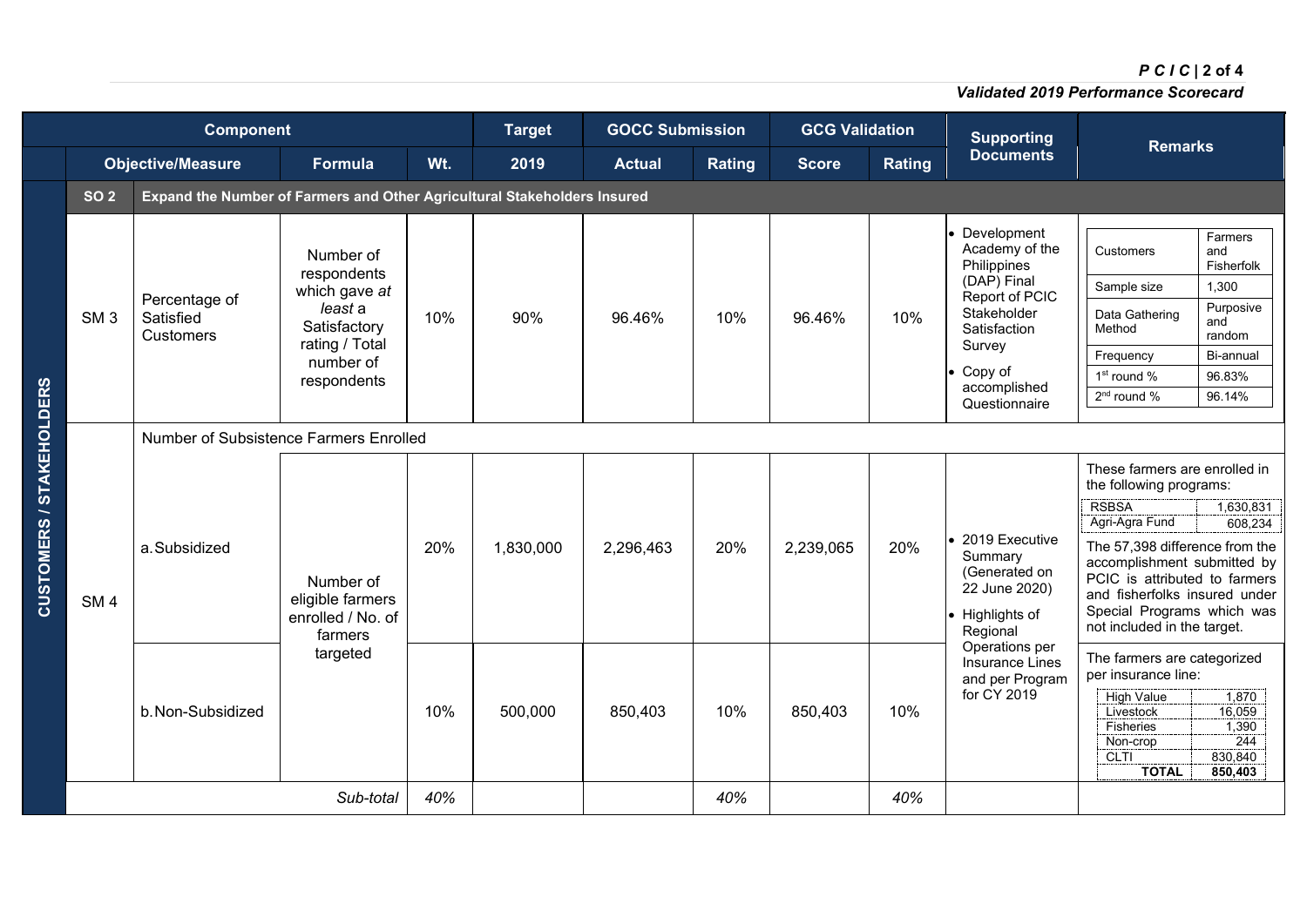# *PCIC* **| 3 of 4**

*Validated 2019 Performance Scorecard*

|         |                 | <b>Component</b>                                                                  | <b>Target</b>                            | <b>GOCC Submission</b> |                    | <b>GCG Validation</b>  |        | <b>Supporting</b>      |        |                                                                                   |                                                                                                                                                                                                                                                                                                                                                                                                                                                                                                                         |
|---------|-----------------|-----------------------------------------------------------------------------------|------------------------------------------|------------------------|--------------------|------------------------|--------|------------------------|--------|-----------------------------------------------------------------------------------|-------------------------------------------------------------------------------------------------------------------------------------------------------------------------------------------------------------------------------------------------------------------------------------------------------------------------------------------------------------------------------------------------------------------------------------------------------------------------------------------------------------------------|
|         |                 | <b>Objective/Measure</b>                                                          | Formula                                  | Wt.                    | 2019               | <b>Actual</b>          | Rating | <b>Score</b>           | Rating | <b>Documents</b>                                                                  | <b>Remarks</b>                                                                                                                                                                                                                                                                                                                                                                                                                                                                                                          |
|         | SO <sub>3</sub> | <b>Increase Revenue Generation</b>                                                |                                          |                        |                    |                        |        |                        |        |                                                                                   |                                                                                                                                                                                                                                                                                                                                                                                                                                                                                                                         |
| FINANCE | SM <sub>5</sub> | Percentage of<br>utilized<br>Government<br>Premium Subsidy<br>for farmers $(P M)$ | <b>Utilized Budget</b><br>/ GPS received | 15%                    | 100%<br>(4,400.00) | 124.73%<br>(5,488.291) | 15%    | 122.76%<br>(5,401.603) | 15%    | • Summary of<br>GPS as of 31<br>Dec. 2019<br><b>GPS Utilization</b><br>per Region | PCIC Board issued Resolution<br>No. 2020-024 dated 10 March<br>2020 releasing P315 Million<br>fund to augment the RSBSA<br>GPS. Moreover, additional<br>Agri-Agra Fund of P1.3 Billion<br>was received in December<br>2019, further augmenting the<br>budgeted amount.<br>Out of the <b>05,488.291M</b> total<br>utilization, only P5,401.603M<br>was traced to the RSBSA and<br>Agri-Agra Fund, while the<br>remaining P86.688M is from<br>Special Programs, which was<br>not included in the targets for<br>the year. |
|         | SM <sub>6</sub> | EBITDA (P M)                                                                      | Absolute<br>Amount                       | 5%                     | 255.6223           | 907.515                | 5%     | 929.287                | 5%     | • COA-audited<br>Income<br>Statement                                              | The PCIC submission did not<br>add back its depreciation and<br>amortization. Thus, using the<br>COA-audited net income,<br>computation of EBITDA is as<br>follows:<br>Particulars<br>Amt (in $PM$ )<br>Net Income<br>₱ 911.089<br>Add:<br>Depreciation<br>17.558<br>Amortization<br>.640<br><b>EBITDA</b><br>₱929.287                                                                                                                                                                                                  |
|         |                 |                                                                                   | Subtotal                                 | 20%                    |                    |                        | 20%    |                        | 20%    |                                                                                   |                                                                                                                                                                                                                                                                                                                                                                                                                                                                                                                         |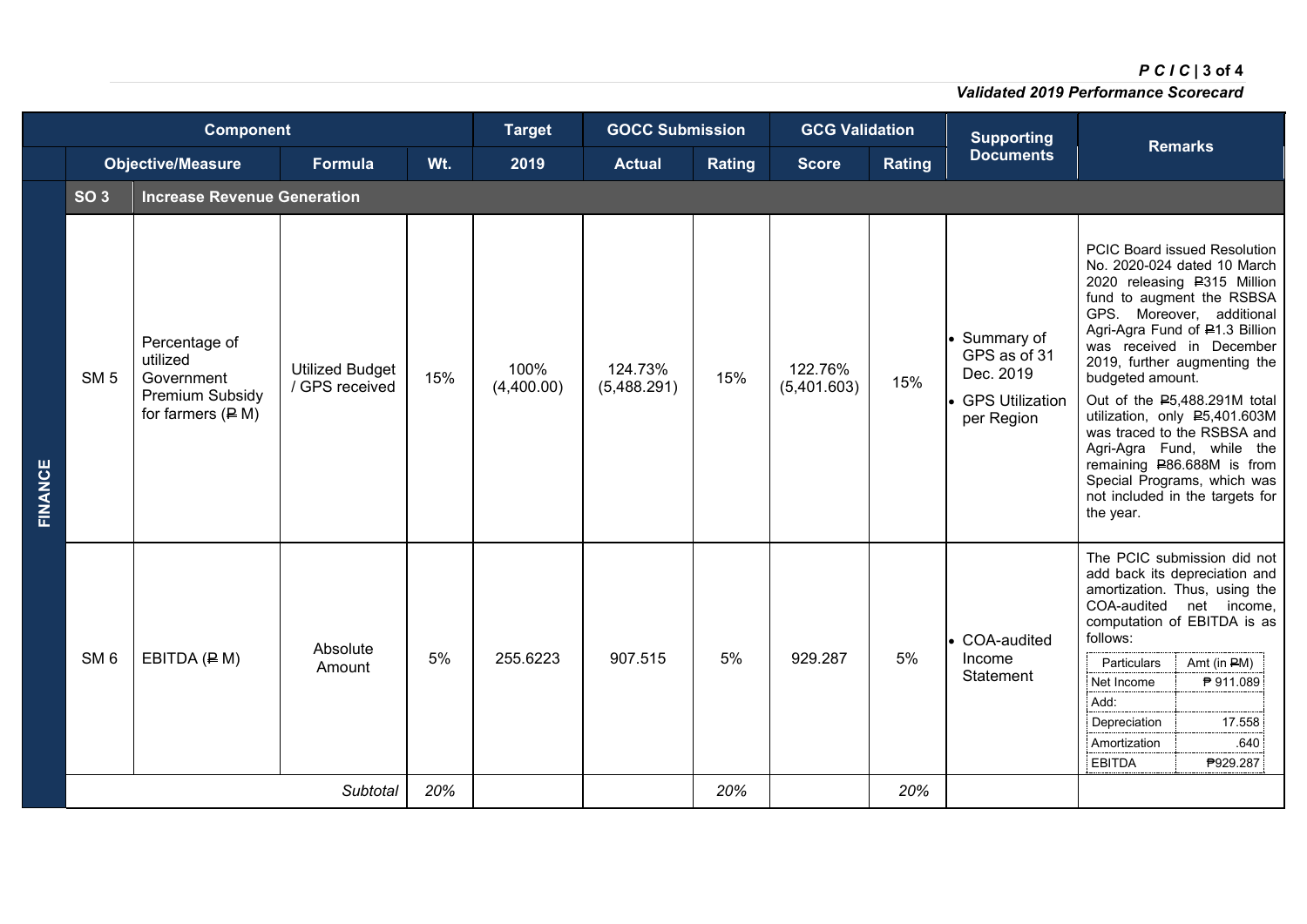## *PCIC* **| 4 of 4**

<span id="page-4-0"></span>*Validated 2019 Performance Scorecard*

|                         |                 | <b>Component</b>                                                                                                    | <b>Target</b>                                                                                                       | <b>GOCC Submission</b> |                                 |                                                               | <b>GCG Validation</b><br><b>Supporting</b> |                                 | <b>Remarks</b> |                                                                                       |                                                                                                                                                                                                                            |  |
|-------------------------|-----------------|---------------------------------------------------------------------------------------------------------------------|---------------------------------------------------------------------------------------------------------------------|------------------------|---------------------------------|---------------------------------------------------------------|--------------------------------------------|---------------------------------|----------------|---------------------------------------------------------------------------------------|----------------------------------------------------------------------------------------------------------------------------------------------------------------------------------------------------------------------------|--|
|                         |                 | <b>Objective/Measure</b>                                                                                            | Formula                                                                                                             | Wt.                    | 2019                            | <b>Actual</b>                                                 | <b>Rating</b>                              | <b>Score</b>                    | Rating         | <b>Documents</b>                                                                      |                                                                                                                                                                                                                            |  |
|                         | <b>SO 4</b>     | Improve Efficiency and Effectiveness of Systems and Procedures for Implementing the Agricultural Insurance Programs |                                                                                                                     |                        |                                 |                                                               |                                            |                                 |                |                                                                                       |                                                                                                                                                                                                                            |  |
|                         | SM <sub>7</sub> | Percentage of<br>complaints<br>resolved within 10<br>days <sup>*</sup>                                              | No. of<br>complaints<br>resolved within<br>10 working<br>days over Total<br>number of<br>complaints<br>received     | 5%                     | 90%                             | 96.28%                                                        | 5.00%                                      | 96.30%                          | 5%             | • Monitoring<br>report per<br>regional office<br>Sample<br>complaints<br>from Regions | Compliance rate is at 96.30%<br>or 1,355 out of the 1,407<br>complaints received.<br>*Approval of PCIC's compliance<br>with Ease of Doing Business Act<br>(R.A. 11032) is still pending.                                   |  |
| <b>INTERNAL PROCESS</b> | SM <sub>8</sub> | Percentage of<br>claims processed<br>within 20 days                                                                 | No. of claims<br>settled within<br>20 days over<br>Total number of<br>claims received<br>with complete<br>documents | 10%                    | 90%                             | 70.46%                                                        | 7.83%                                      | 70.46%                          | 7.83%          | • Monitoring<br>report per<br>regional office<br>Sample claims<br>from Regions        | For 2019, 278,743 out of<br>395,583 total number of claims<br>filed were processed within the<br>prescribed period.<br>*Approval of PCIC's compliance<br>with Ease of Doing Business Act<br>(R.A. 11032) is still pending. |  |
|                         | SM <sub>9</sub> | <b>ISO 9001</b><br>Certification                                                                                    | Milestone                                                                                                           | 5%                     | Passed<br>Surveillance<br>Audit | Passed<br>Surveillance<br>Audit<br>(September<br>16-18, 2019) | 5%                                         | Passed<br>Surveillance<br>Audit | 5%             | • Certification by<br><b>TÜV Rheinland</b><br>dated 30 Sept<br>2019                   | Certification issued on 30<br>September 2019 is valid until<br>27 December 2021, subject to<br>annual surveillance audit.                                                                                                  |  |
|                         |                 |                                                                                                                     | Subtotal                                                                                                            | 20%                    |                                 |                                                               | 17.83%                                     |                                 | 17.83%         |                                                                                       |                                                                                                                                                                                                                            |  |

<sup>\*</sup> *Subject to compliance with the Ease of Doing Business Act (R.A. 11032).*